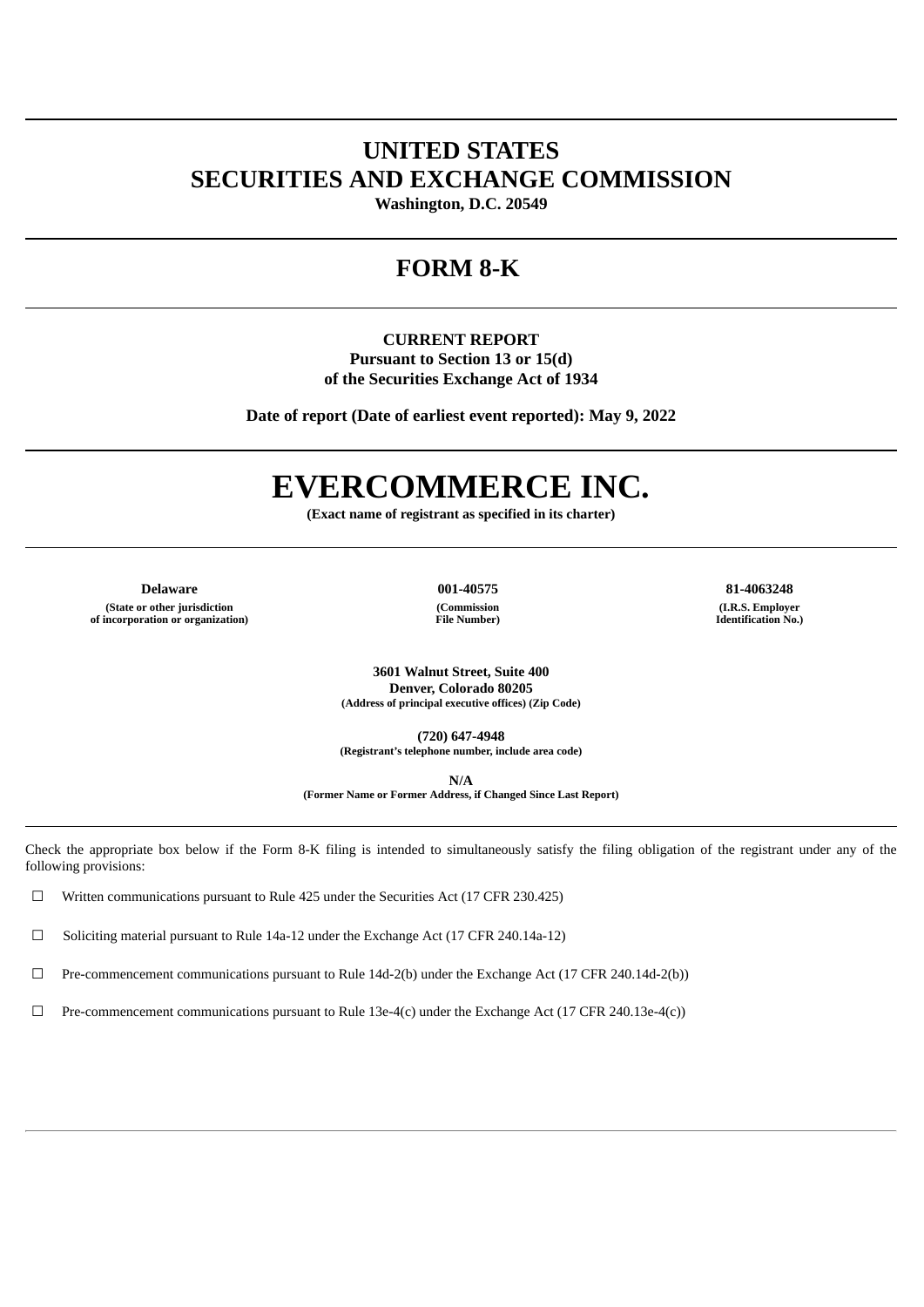Securities registered pursuant to Section 12(b) of the Act:

| Title of each class                            | Trading<br><b>Symbols</b> | Name of each exchange on which registered |
|------------------------------------------------|---------------------------|-------------------------------------------|
| Common Stock.<br>\$0.00001 par value per share | EVCM                      | The Nasdag Stock Market LLC               |

Indicate by check mark whether the registrant is an emerging growth company as defined in Rule 405 of the Securities Act of 1933 (§230.405 of this chapter) or Rule 12b-2 of the Securities Exchange Act of 1934 (§240.12b-2 of this chapter).

## Emerging growth company  $\boxtimes$

If an emerging growth company, indicate by check mark if the registrant has elected not to use the extended transition period for complying with any new or revised financial accounting standards provided pursuant to Section 13(a) of the Exchange Act.  $\Box$ 

#### **Item 2.02 Results of Operations and Financial Condition.**

On May 9, 2022, EverCommerce Inc. (the "Company") issued a press release announcing financial results for the three months ended March 31, 2022 and other matters described in the press release. A copy of the Company's press release is furnished as Exhibit 99.1 to this Current Report on Form 8-K and incorporated herein by reference.

The information disclosed under this Item 2.02, including Exhibit 99.1 hereto, is being furnished and shall not be deemed "filed" for purposes of Section 18 of the Securities Exchange Act of 1934, as amended, nor shall it be incorporated by reference into any registration statement or other document pursuant to the Securities Act of 1933, as amended, except as expressly set forth in such filing.

## **Item 9.01 Financial Statements and Exhibits.**

(d) Exhibits.

**Exhibit No. Description** 99.1 Press [release,](#page-2-0) dated May 9, 2022.

104 Cover Page Interactive Data File - the cover page XBRL tags are embedded within the Inline XBRL document

## **SIGNATURES**

Pursuant to the requirements of the Securities Exchange Act of 1934, the registrant has duly caused this report to be signed on its behalf by the undersigned hereunto duly authorized.

EVERCOMMERCE INC.

Date: May 9, 2022 By: /s/ Lisa Storey

Lisa Storey General Counsel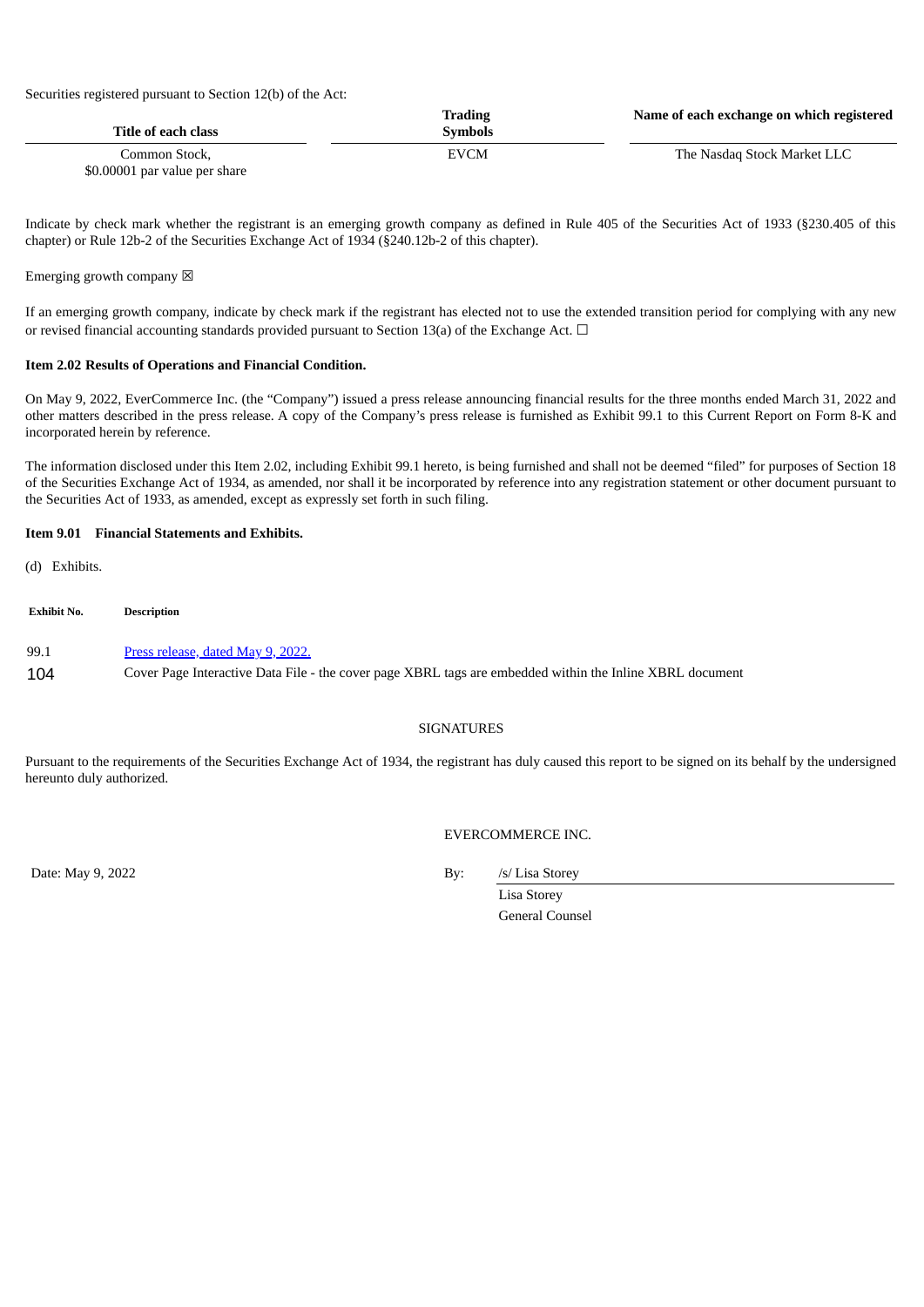# <span id="page-2-0"></span>Evercommerce

# **EverCommerce Announces First Quarter 2022 Financial Results**

**Denver, CO (May 9, 2022)** EverCommerce Inc. (NASDAQ: EVCM), a leading service commerce platform, today announced financial results for the quarter ended March 31, 2022.

#### **First Quarter 2022 Financial Highlights**

- **Revenue** of \$143.6 million, compared to previously issued guidance of \$140 million to \$141 million, an increase of 36.9% compared to \$104.9 million for the quarter ended March 31, 2021.
- **YoY Pro forma revenue growth rate** of 20.2% for the quarter ended March 31, 2022.
- **Net loss** was \$13.3 million, or (\$0.07) per basic and diluted share, for the quarter ended March 31, 2022. This compares to a net loss of \$16.0 million, or (\$0.72) per basic and diluted share, for the quarter ended March 31, 2021.
- **• Adjusted EBITDA** was \$23.0 million, compared to previously issued guidance of \$21.5 million to \$22.0 million, an increase of 7.8% compared to \$21.3 million for the quarter ended March 31, 2021.
- Management raised its financial guidance for full-year 2022 Revenue and Adjusted EBITDA.

"EverCommerce's first quarter results were very strong," said Eric Remer, EverCommerce's Founder and CEO. "We reported Revenue and Adjusted EBITDA results that were above the previously announced guidance ranges, while also reporting greater than 20% Pro forma growth and maintaining healthy margins and cash flow generation. These results are underpinned by a massive opportunity we have with the digitization of the service economy still in the early innings, which we expect to fuel growth for years to come."

A reconciliation of GAAP to Non-GAAP measures has been provided in the financial statement tables included at the end of this press release. An explanation of these measures is also included below under the heading "Non-GAAP Financial Measures."

#### **Business Outlook**

Based on information as of today, May 9, 2022, the Company is issuing the following financial guidance for the second quarter and full year 2022.

#### **Second Quarter 2022:**

- **Revenue** is expected to be in the range of \$152 million to \$154 million.
- **Adjusted EBITDA** is expected to be in the range of \$28 million to \$29 million.

#### **Full Year 2022:**

- **Revenue** is expected to be in the range of \$623 million to \$629 million.
- **Adjusted EBITDA** is expected to be in the range of \$122.5 million to \$124.5 million.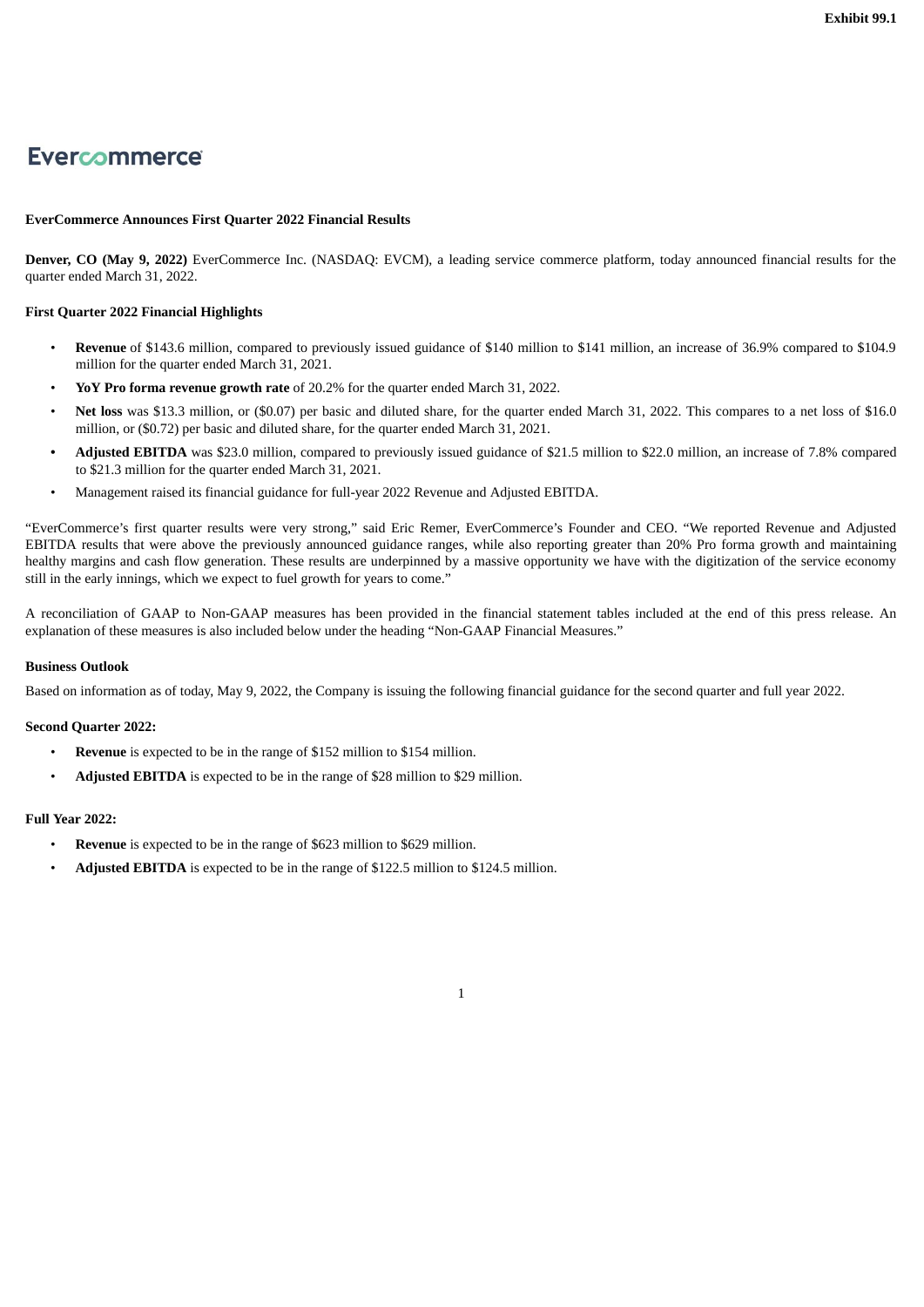A reconciliation of Adjusted EBITDA to net income, the most directly comparable GAAP measure, is not available without unreasonable efforts on a forward-looking basis due to the high variability, complexity and low visibility with respect to certain charges excluded from this non-GAAP measure; in particular, the measures and efforts of stock-based compensation expense specific to equity compensation awards that are directly impacted by unpredictable fluctuations in our stock price. It is important to note that these charges could be material to EverCommerce's results computed in accordance with GAAP.

#### **Conference Call Information**

EverCommerce's management team will hold a conference call to discuss our first quarter 2022 results and outlook today, May 9, 2022, at 5:00 p.m. ET. To access this call, dial (877) 313-2140 (domestic) or (470) 495-9545 (international) (ID number: 7397115). A live webcast of this conference call and an accompanying presentation will be available on the "Investor Relations" page of the Company's website. An archived replay of the webcast will be available following the conclusion of the call.

#### **Investor Contact**

Brad Korch SVP and Head of Investor Relations, EverCommerce 720-796-7664 bkorch@evercommerce.com

#### **Media Contact**

Meagan Dorsch VP of Communications, EverCommerce 303-915-0823 mdorsch@evercommerce.com

#### **About EverCommerce**

EverCommerce is a leading service commerce platform, providing vertically-tailored, integrated software-as-a-service ("SaaS") solutions that help more than 600,000 service-based businesses accelerate growth, streamline operations and increase retention. Its modern digital and mobile applications create predictable, informed and convenient experiences between service professionals and their end consumers. Specializing in Home Services, Health Services and Fitness & Wellness Services industries, EverCommerce solutions include end-to-end business management software, integrated payment acceptance, marketing technology and customer engagement applications. Learn more at EverCommerce.com.

#### **Forward-Looking Statements**

This press release contains forward-looking statements within the meaning of the Private Securities Litigation Reform Act of 1995. All statements contained in this press release that do not relate to matters of historical fact should be considered forward-looking statements, including without limitation statements regarding our future operations and financial results, the underlying trends in our business, our market opportunity, our potential for growth and our acquisition strategy. These statements are neither promises nor guarantees, but involve known and unknown risks, uncertainties and other important factors that may cause our actual results, performance or achievements to be materially different from any future results, performance or achievements expressed or implied by the forward-looking statements, including, but not limited to, our limited operating history and evolving business; our recent growth rates may not be sustainable or indicative of future growth; we may not achieve profitability in the future; we may continue to experience significant quarterly and annual fluctuations in our operating results due to a number of factors, which makes our future operating results difficult to predict; we may reduce our rate of acquisitions and may be unsuccessful in achieving continued growth through acquisitions; revenues and profits generated through acquisitions may be less than anticipated, and we may fail to uncover all liabilities of acquisition targets; we may need to incur additional indebtedness or seek capital through new equity or debt financings, which may not be available to us on acceptable terms or at all; we may not be able to continue to expand our share of our existing vertical markets or expand into new vertical markets; we face intense competition in each of the industries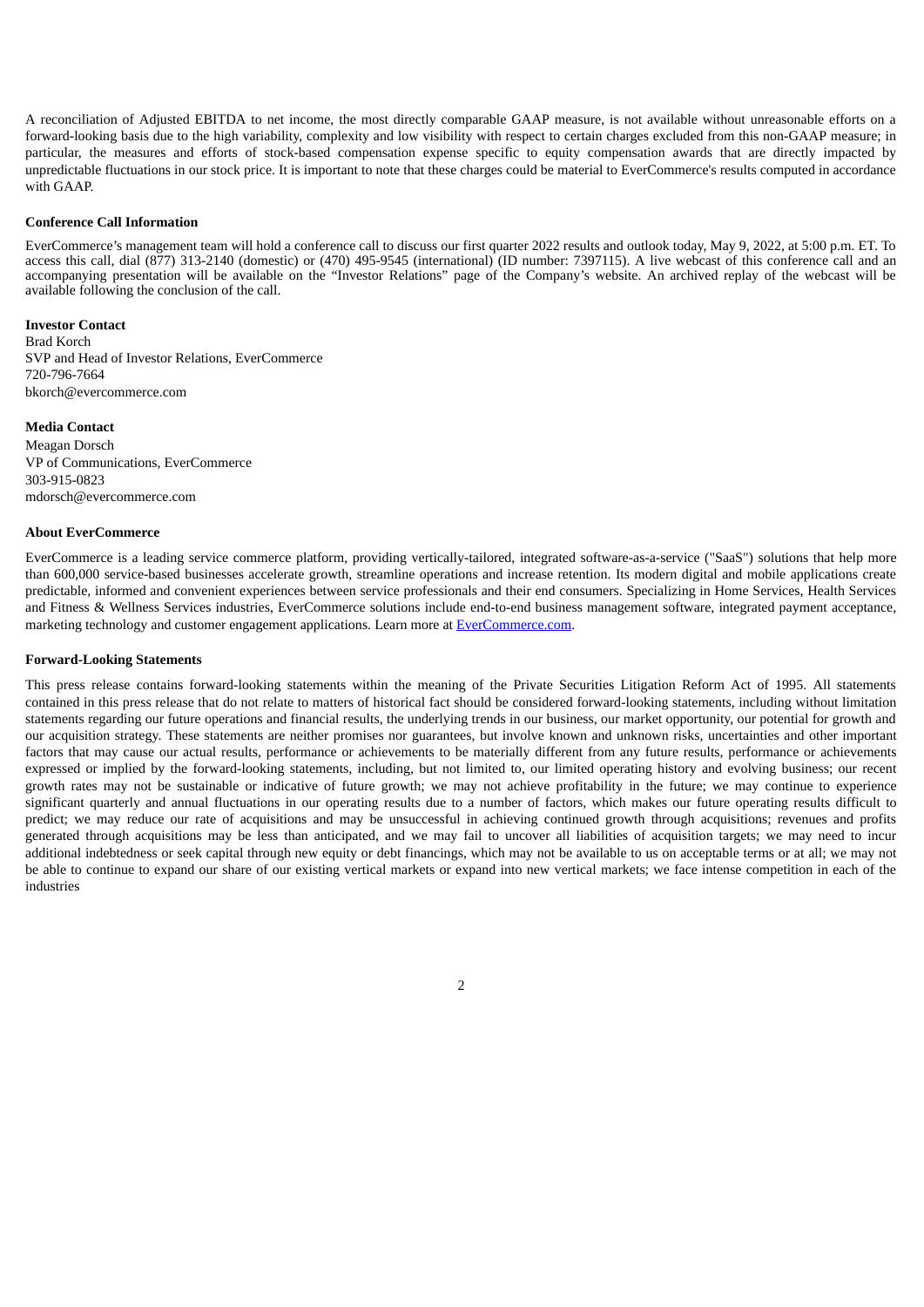in which we operate; the industries in which we operate are rapidly evolving and the market for technology-enabled services that empower SMBs is relatively immature and unproven; we are dependent on payment card networks and payment processors and if we fail to comply with the applicable requirements of our payment network or payment processors, they can seek to fine us, suspend us or terminate our registrations through our bank sponsors; the inability to keep pace with rapid developments and changes in the electronic payments market or are unable to introduce, develop and market new and enhanced versions of our software solutions; real or perceived errors, failures or bugs in our solutions; unauthorized disclosure, destruction or modification of data, disruption of our software or services or cyber breaches; our estimated total addressable market is subject to inherent challenges and uncertainties; actual or perceived inaccuracies in our operational metrics may harm our reputation; failure to effectively develop and expand our sales and marketing capabilities; failure to maintain and enhance our reputation and brand recognition; inability to retain current customers or to sell additional functionality and services to them may adversely affect our revenue growth; our systems and our third-party providers' systems may fail or our third-party providers may discontinue providing their services or technology or to us specifically; faster growth of lower margin solutions and services than higher margin solutions and services; risks related to the COVID-19 pandemic; economic and political risks, including the business cycles of our clients and changes in the overall level of consumer and commercial spending; our ability to retain and hire skilled personnel; risks related to our indebtedness; risks related to the increasing focus on environmental sustainability and social initiatives; our ability to adequately protect or enforce our intellectual property and other proprietary rights; risk of patent, trademark and other intellectual property infringement claims; risks related to governmental regulation; risks related to our sponsor stockholders agreement and qualifying as a "controlled company" under the rules of The Nasdaq Stock Market; as well as the other factors described in our Annual Report on Form 10-K for the year ended December 31, 2021 and updated by our other filings with the SEC. These factors could cause actual results to differ materially from those indicated by the forward-looking statements made in this press release. Any such forward-looking statements represent management's estimates as of the date of this press release. While we may elect to update such forward-looking statements at some point in the future, we disclaim any obligation to do so, even if subsequent events cause our views to change.

#### **Key Business and Financial Metrics**

Pro Forma Revenue Growth Rate is a key performance measure that our management uses to assess our consolidated operating performance over time. Management also uses this metric for planning and forecasting purposes.

Our year-over-year Pro Forma Revenue Growth Rate is calculated as though all acquisitions closed as of the end of the latest period were closed as of the first day of the prior year period presented. In calculating Pro Forma Revenue Growth Rate, we add the revenue from acquisitions for the reporting periods prior to the date of acquisition (including estimated purchase accounting adjustments) to our results of operations, and then calculate our revenue growth rate between the reported periods. As a result, Pro Forma Revenue Growth Rate includes pro forma revenue from businesses acquired during the period, including revenue generated during periods when we did not yet own the acquired businesses. In including such pre-acquisition revenue, Pro Forma Revenue Growth Rate allows us to measure the underlying revenue growth of our business as it stands as of the end of the respective period, which we believe provides insight into our then-current operations. Pro Forma Revenue Growth Rate does not represent organic revenue generated by our business as it stood at the beginning of the respective period. Pro Forma Revenue Growth Rates are not necessarily indicative of either future results of operations or actual results that might have been achieved had the acquisitions been consummated on the first day of the prior year period presented. We believe that this metric is useful to investors in analyzing our financial and operational performance period over period and evaluating the growth of our business, normalizing for the impact of acquisitions. This metric is particularly useful to management due to the number of acquired entities.

#### **Non-GAAP Financial Measures**

EverCommerce has provided in this press release financial information that has not been prepared in accordance with generally accepted accounting principles in the United States ("GAAP"). EverCommerce uses these non-GAAP financial measures internally in analyzing its financial results and believes that use of these non-GAAP financial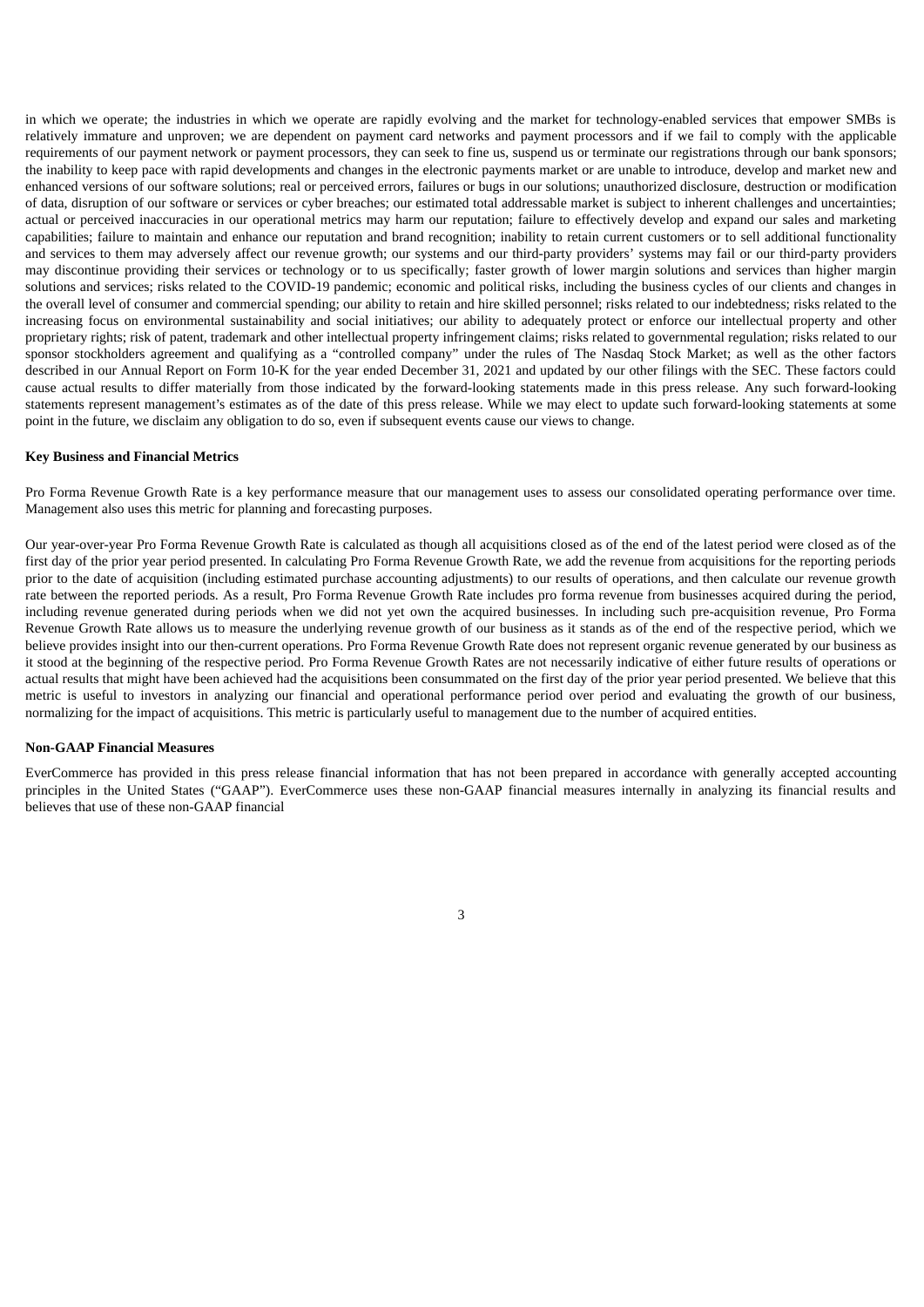measures is useful to investors as an additional tool to evaluate ongoing operating results and trends and in comparing EverCommerce's financial results with other companies in its industry, many of which present similar non-GAAP financial measures.

Non-GAAP financial measures are not meant to be considered in isolation or as a substitute for comparable GAAP financial measures and should be read only in conjunction with EverCommerce's consolidated financial statements prepared in accordance with GAAP. A reconciliation of EverCommerce's historical non-GAAP financial measures to the most directly comparable GAAP measures has been provided in the financial statement tables included in this press release, and investors are encouraged to review the reconciliation.

*Adjusted Gross Profit*. Adjusted Gross Profit is a key performance measure that our management uses to assess our operational performance, as it represents the results of revenues and direct costs, which are key components of our operations. We believe that this non-GAAP financial measure is useful to investors and other interested parties in analyzing our financial performance because it reflects the gross profitability of our operations, and excludes the indirect costs associated with our sales and marketing, product development, general and administrative activities, and depreciation and amortization, and the impact of our financing methods and income taxes.

We calculate Adjusted Gross Profit as gross profit adjusted to exclude depreciation and amortization allocated to cost of revenues. Gross profit is calculated as total revenues less cost of revenues (exclusive of depreciation and amortization), amortization of developed technology, amortization of capitalized software and depreciation expense (allocated to cost of revenues). Adjusted Gross Profit should be viewed as a measure of operating performance that is a supplement to, and not a substitute for, operating income or loss, net earnings or loss and other U.S. GAAP measures of income (loss) or profitability.

*Adjusted EBITDA*. Adjusted EBITDA is a key performance measure that our management uses to assess our financial performance and is also used for internal planning and forecasting purposes. We believe that this non-GAAP financial measure is useful to investors and other interested parties in analyzing our financial performance because it provides a comparable overview of our operations across historical periods. In addition, we believe that providing Adjusted EBITDA, together with a reconciliation of net income (loss) to Adjusted EBITDA, helps investors make comparisons between our company and other companies that may have different capital structures, different tax rates, and/or different forms of employee compensation.

Adjusted EBITDA is used by our management team as an additional measure of our performance for purposes of business decision-making, including managing expenditures, and evaluating potential acquisitions. Period-to-period comparisons of Adjusted EBITDA help our management identify additional trends in our financial results that may not be shown solely by period-to-period comparisons of net income or income from continuing operations. In addition, we may use Adjusted EBITDA in the incentive compensation programs applicable to some of our employees. Our Management recognizes that Adjusted EBITDA has inherent limitations because of the excluded items, and may not be directly comparable to similarly titled metrics used by other companies.

We calculate Adjusted EBITDA as net income (loss) adjusted to exclude interest and other expense, net, income tax benefit, depreciation and amortization, other amortization, acquisition related costs, stock-based compensation, and other non-recurring costs. Other amortization includes amortization for capitalized contract acquisition costs. Acquisition related costs are specific deal-related costs such as legal fees, financial and tax due diligence, consulting and escrow fees. Other non-recurring costs are expenses such as system implementation costs and severance related to planned restructuring activities. Acquisition related costs and other non-recurring costs are excluded as they are not representative of our underlying operating performance. Adjusted EBITDA should be viewed as a measure of operating performance that is a supplement to, and not a substitute for, operating income or loss, net earnings or loss and other U.S. GAAP measures of income (loss). The following table presents a reconciliation of net loss, the most directly comparable financial measure calculated in accordance with U.S. GAAP, to Adjusted EBITDA on a consolidated basis.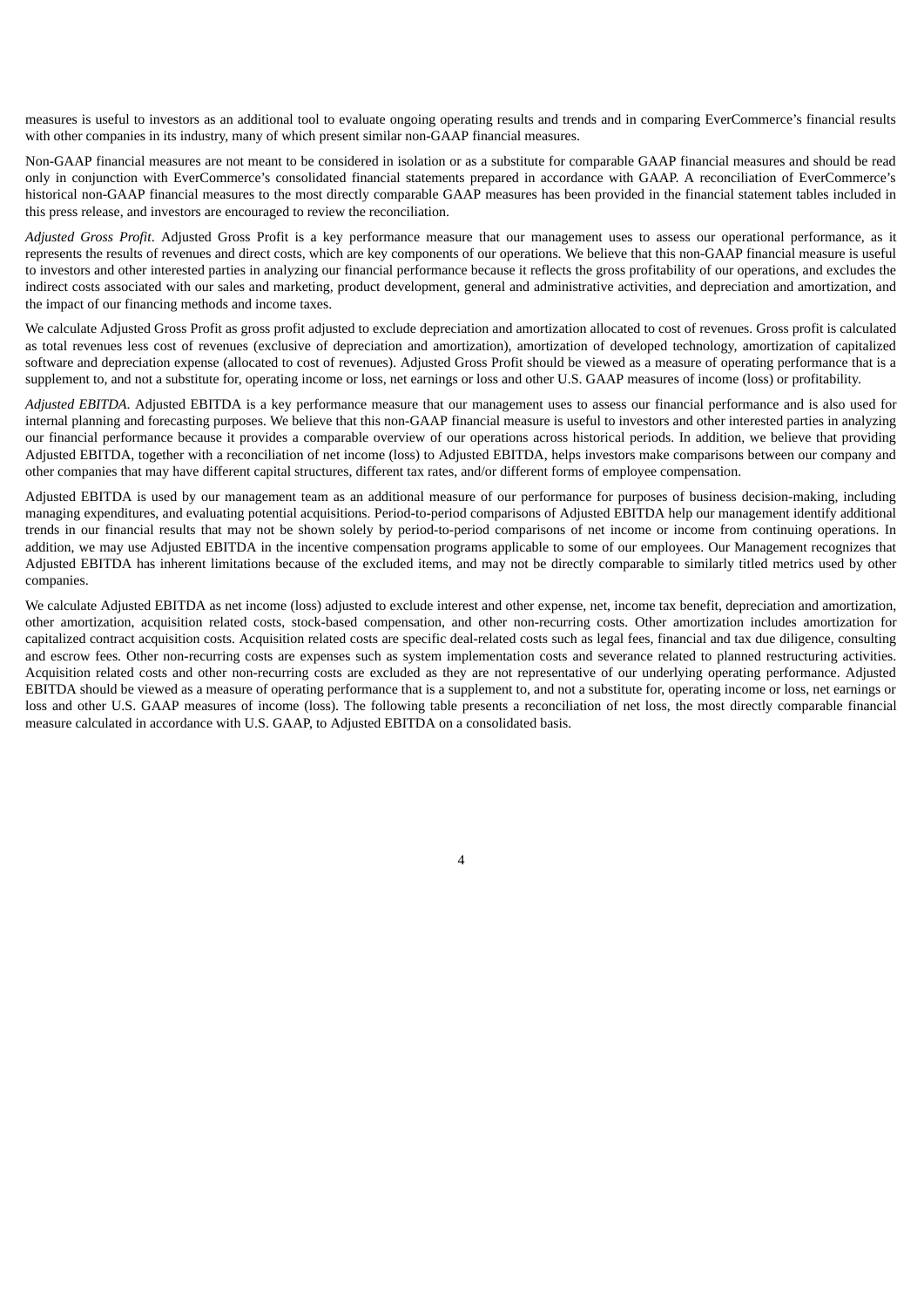# **Condensed Consolidated Balance Sheets (in thousands, except per share and share amounts) (unaudited)**

|                                                                                                                                                         | March 31,          |   | December 31, |
|---------------------------------------------------------------------------------------------------------------------------------------------------------|--------------------|---|--------------|
|                                                                                                                                                         | 2022               |   | 2021         |
| <b>Assets</b>                                                                                                                                           |                    |   |              |
| Current assets:                                                                                                                                         |                    |   |              |
| Cash and cash equivalents                                                                                                                               | \$<br>$101,201$ \$ |   | 93,993       |
| Restricted cash                                                                                                                                         | 3,798              |   | 3,566        |
| Accounts receivable, net of allowance for doubtful accounts of \$2.1 million and \$1.9 million at March 31,<br>2022 and December 31, 2021, respectively | 42,318             |   | 40,514       |
| Contract assets                                                                                                                                         | 12,861             |   | 11,039       |
| Prepaid expenses and other current assets                                                                                                               | 26,304             |   | 22,505       |
| <b>Total current assets</b>                                                                                                                             | 186,482            |   | 171,617      |
| Non-current assets:                                                                                                                                     |                    |   |              |
| Property and equipment, net                                                                                                                             | 13,367             |   | 13,509       |
| Capitalized software, net                                                                                                                               | 26,357             |   | 24,000       |
| Other non-current assets                                                                                                                                | 21,036             |   | 24,296       |
| Intangible assets, net                                                                                                                                  | 482,536            |   | 508,535      |
| Goodwill                                                                                                                                                | 921,615            |   | 921,416      |
| <b>Total non-current assets</b>                                                                                                                         | 1,464,911          |   | 1,491,756    |
| <b>Total assets</b>                                                                                                                                     | \$<br>1,651,393    | S | 1,663,373    |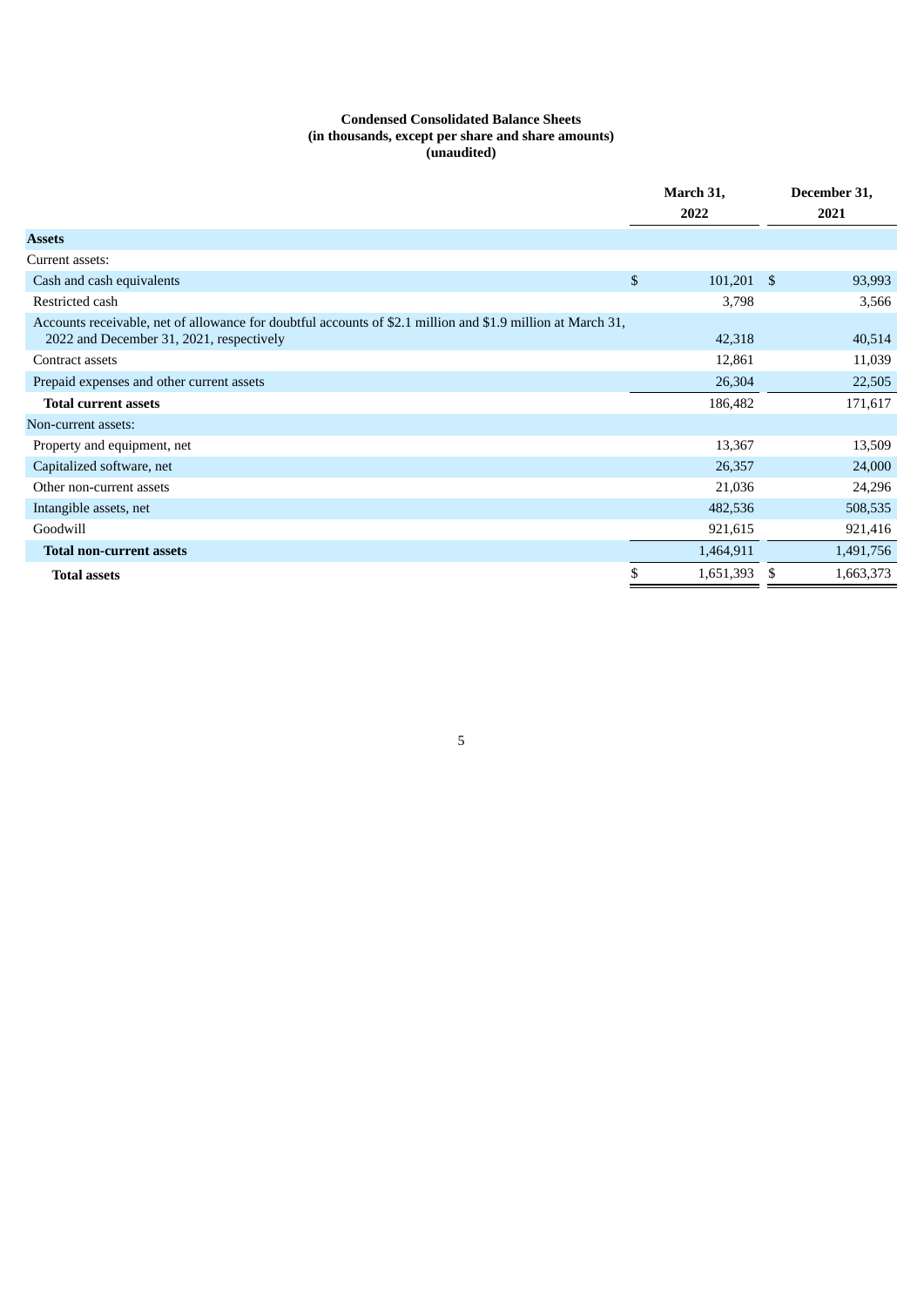#### **Condensed Consolidated Balance Sheets (Continued) (in thousands, except per share and share amounts) (unaudited)**

|                                                                        |      | March 31,<br>2022 |  | December 31, |
|------------------------------------------------------------------------|------|-------------------|--|--------------|
|                                                                        |      |                   |  | 2021         |
| Liabilities, Convertible Preferred Stock and Stockholders' Equity      |      |                   |  |              |
| Current liabilities:                                                   |      |                   |  |              |
| Accounts payable                                                       | $\$$ | $8,195$ \$        |  | 10,325       |
| Accrued expenses and other                                             |      | 53,735            |  | 49,340       |
| Deferred revenue                                                       |      | 27,075            |  | 22,992       |
| Customer deposits                                                      |      | 8,805             |  | 9,828        |
| Current maturities of long-term debt                                   |      | 11,070            |  | 10,943       |
| <b>Total current liabilities</b>                                       |      | 108,880           |  | 103,428      |
| <b>Non-current liabilities:</b>                                        |      |                   |  |              |
| Deferred tax liability, net                                            |      | 7,747             |  | 17,862       |
| Long-term deferred revenue                                             |      | 2,982             |  | 2,803        |
| Long-term debt, net of current maturities and deferred financing costs |      | 534,122           |  | 535,184      |
| Other non-current liabilities                                          |      | 19,129            |  | 18,448       |
| <b>Total non-current liabilities</b>                                   |      | 563,980           |  | 574,297      |
| <b>Total liabilities</b>                                               |      | 672,860           |  | 677,725      |
|                                                                        |      |                   |  |              |
| Commitments and contingencies                                          |      |                   |  |              |
|                                                                        |      |                   |  |              |
| Stockholders' equity:                                                  |      |                   |  |              |

| Preferred stock, \$0.00001 par value, 50,000,000 shares authorized and no shares issued or outstanding as<br>of March 31, 2022 and December 31, 2021                                      |              |           |
|-------------------------------------------------------------------------------------------------------------------------------------------------------------------------------------------|--------------|-----------|
| Common stock, \$0.00001 par value, 2,000,000,000 shares authorized and 195,510,446 and 195,384,291<br>shares issued and outstanding at March 31, 2022 and December 31, 2021, respectively |              |           |
| Accumulated other comprehensive loss                                                                                                                                                      | (2,431)      | (1,767)   |
| Additional paid-in capital                                                                                                                                                                | 1,507,501    | 1,500,643 |
| Accumulated deficit                                                                                                                                                                       | (526, 539)   | (513,230) |
| Total stockholders' equity                                                                                                                                                                | 978,533      | 985,648   |
| Total liabilities, convertible preferred stock and stockholders' equity                                                                                                                   | 1,651,393 \$ | 1,663,373 |
|                                                                                                                                                                                           |              |           |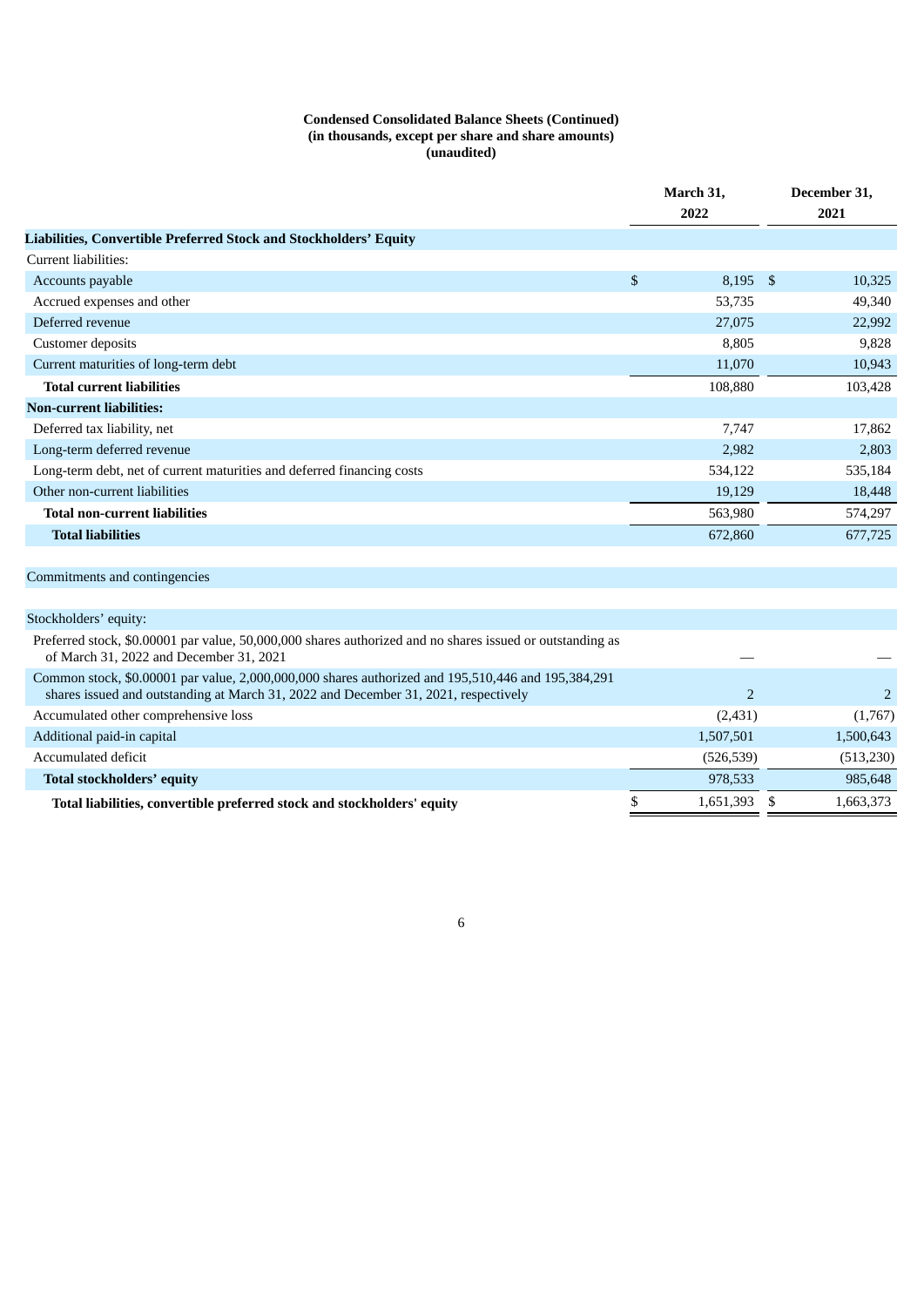#### **Condensed Consolidated Statements of Operations and Comprehensive Loss (in thousands, except per share and share amounts) (unaudited)**

|                                                                                                               | Three months ended<br>March 31, |               |  |            |
|---------------------------------------------------------------------------------------------------------------|---------------------------------|---------------|--|------------|
|                                                                                                               |                                 | 2022          |  | 2021       |
| Revenues:                                                                                                     |                                 |               |  |            |
| Subscription and transaction fees                                                                             | \$                              | 108,001 \$    |  | 75,195     |
| Marketing technology solutions                                                                                |                                 | 29,904        |  | 25,388     |
| Other                                                                                                         |                                 | 5,671         |  | 4,323      |
| <b>Total revenues</b>                                                                                         |                                 | 143,576       |  | 104,906    |
| Operating expenses:                                                                                           |                                 |               |  |            |
| Cost of revenues (exclusive of depreciation and amortization presented separately below)                      |                                 | 50,745        |  | 35,674     |
| Sales and marketing                                                                                           |                                 | 30,145        |  | 19,689     |
| Product development                                                                                           |                                 | 17,637        |  | 10,325     |
| General and administrative                                                                                    |                                 | 31,226        |  | 22,094     |
| Depreciation and amortization                                                                                 |                                 | 27,391        |  | 23,697     |
| <b>Total operating expenses</b>                                                                               |                                 | 157,144       |  | 111,479    |
| <b>Operating loss</b>                                                                                         |                                 | (13, 568)     |  | (6, 573)   |
| Interest and other expense, net                                                                               |                                 | (5, 478)      |  | (12, 949)  |
| Net loss before income tax benefit                                                                            |                                 | (19,046)      |  | (19, 522)  |
| Income tax benefit                                                                                            |                                 | 5,737         |  | 3,527      |
| <b>Net loss</b>                                                                                               |                                 | (13, 309)     |  | (15,995)   |
| Other comprehensive income:                                                                                   |                                 |               |  |            |
| Foreign currency translation gains (losses), net                                                              |                                 | (664)         |  | 543        |
| <b>Comprehensive loss</b>                                                                                     | \$                              | $(13,973)$ \$ |  | (15, 452)  |
|                                                                                                               |                                 |               |  |            |
| Net loss attributable to common stockholders:                                                                 |                                 |               |  |            |
| Net loss                                                                                                      | \$                              | $(13,309)$ \$ |  | (15, 995)  |
| Adjustments to net loss                                                                                       |                                 |               |  | (15, 105)  |
| Net loss attributable to common stockholders                                                                  | \$                              | $(13,309)$ \$ |  | (31, 100)  |
|                                                                                                               |                                 |               |  |            |
| Basic and diluted net loss per share attributable to common stockholders                                      | \$                              | $(0.07)$ \$   |  | (0.72)     |
|                                                                                                               |                                 |               |  |            |
| Basic and diluted weighted-average shares of common stock outstanding used in computing net loss per<br>share |                                 | 195,432,404   |  | 43,231,295 |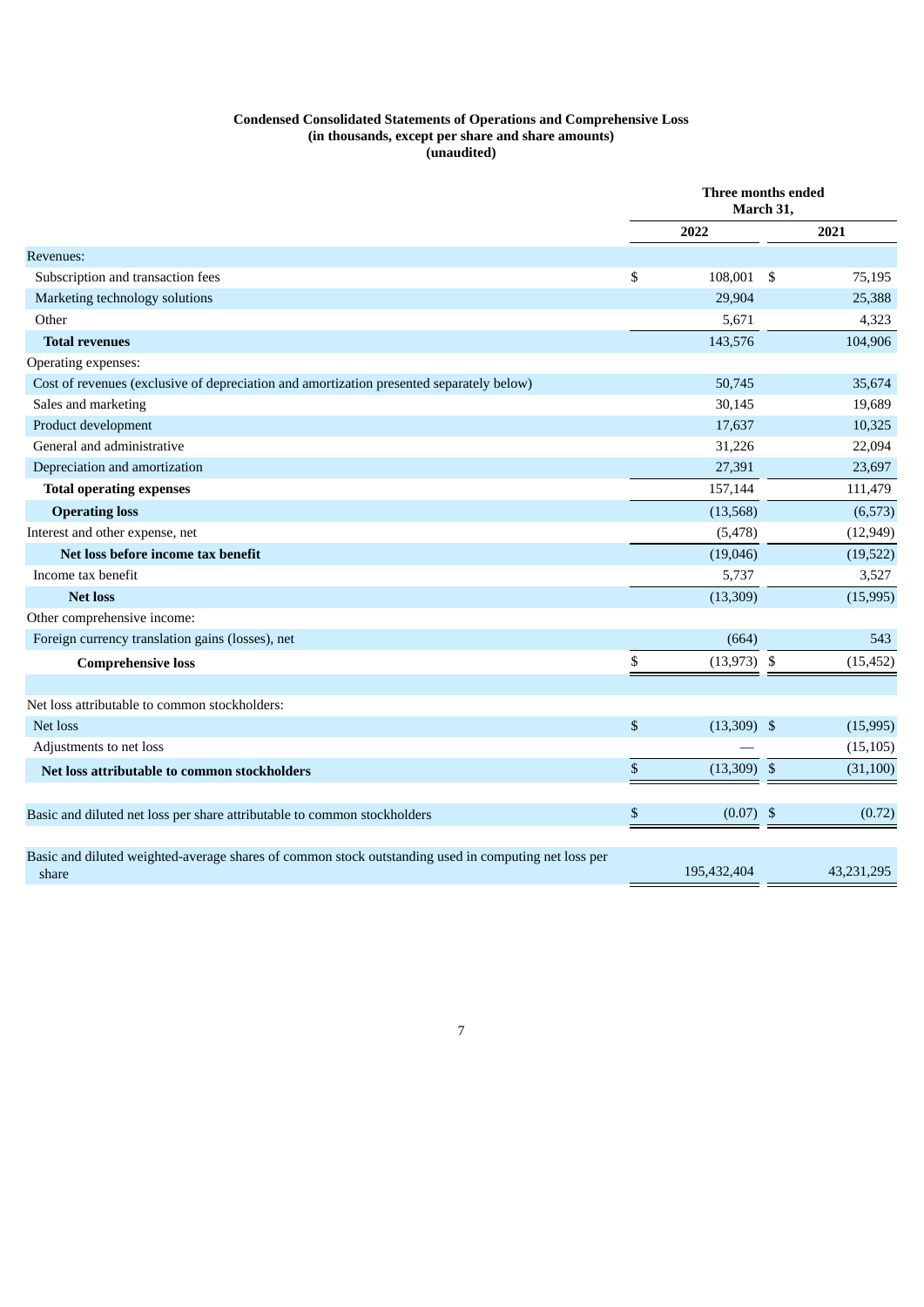## **Condensed Consolidated Statements of Cash Flows (in thousands) (unaudited)**

| 2022<br>2021<br>\$<br>Net loss<br>$(13,309)$ \$<br>(15, 995)<br>Adjustments to reconcile net loss to net cash provided by operating activities:<br>Depreciation and amortization<br>27,391<br>23,697<br>Amortization of discount on long-term debt<br>104<br>1,540<br>Amortization of deferred financing costs on long-term debt<br>59<br>229<br>Amortization of costs and fees on credit facility commitments<br>99<br>229<br>Deferred taxes<br>(5,990)<br>(3, 429)<br>460<br>637<br>Bad debt expense<br>Paid-in-kind interest on long-term debt<br>107<br>99<br>Stock-based compensation<br>6,135<br>903<br>Changes in operating assets and liabilities, net of effects of acquisitions:<br>Accounts receivable, net<br>(2,261)<br>(4,715)<br>Prepaid expenses and other current assets<br>(5,717)<br>(776)<br>Other non-current assets<br>(691)<br>(2,039)<br>Accounts payable<br>(2, 122)<br>1,471<br>Accrued expenses and other<br>3,498<br>(10, 289)<br>Deferred revenue<br>4,240<br>5,143<br>681<br>Other long-term liabilities<br>(1,935)<br>12,854<br>Net cash provided by (used in) operating activities<br>(5,400)<br>Purchases of property and equipment<br>(889)<br>(262)<br>Capitalization of software costs<br>(3,503)<br>(2,765)<br>Acquisition of companies, net of cash acquired<br>(69, 117)<br>Net cash used in investing activities<br>(4, 392)<br>(72, 144)<br>Payments on long-term debt<br>(1,375)<br>(2,015)<br>Proceeds from long-term debt<br>69,216<br>Exercise of stock options<br>723<br>735<br>Net cash provided by (used in) financing activities<br>(652)<br>67,936 |                                                          | Three months ended<br>March 31, |  |  |
|------------------------------------------------------------------------------------------------------------------------------------------------------------------------------------------------------------------------------------------------------------------------------------------------------------------------------------------------------------------------------------------------------------------------------------------------------------------------------------------------------------------------------------------------------------------------------------------------------------------------------------------------------------------------------------------------------------------------------------------------------------------------------------------------------------------------------------------------------------------------------------------------------------------------------------------------------------------------------------------------------------------------------------------------------------------------------------------------------------------------------------------------------------------------------------------------------------------------------------------------------------------------------------------------------------------------------------------------------------------------------------------------------------------------------------------------------------------------------------------------------------------------------------------------------------------------------------------------------|----------------------------------------------------------|---------------------------------|--|--|
|                                                                                                                                                                                                                                                                                                                                                                                                                                                                                                                                                                                                                                                                                                                                                                                                                                                                                                                                                                                                                                                                                                                                                                                                                                                                                                                                                                                                                                                                                                                                                                                                      |                                                          |                                 |  |  |
|                                                                                                                                                                                                                                                                                                                                                                                                                                                                                                                                                                                                                                                                                                                                                                                                                                                                                                                                                                                                                                                                                                                                                                                                                                                                                                                                                                                                                                                                                                                                                                                                      | Cash flows provided by (used in) operating activities:   |                                 |  |  |
|                                                                                                                                                                                                                                                                                                                                                                                                                                                                                                                                                                                                                                                                                                                                                                                                                                                                                                                                                                                                                                                                                                                                                                                                                                                                                                                                                                                                                                                                                                                                                                                                      |                                                          |                                 |  |  |
|                                                                                                                                                                                                                                                                                                                                                                                                                                                                                                                                                                                                                                                                                                                                                                                                                                                                                                                                                                                                                                                                                                                                                                                                                                                                                                                                                                                                                                                                                                                                                                                                      |                                                          |                                 |  |  |
|                                                                                                                                                                                                                                                                                                                                                                                                                                                                                                                                                                                                                                                                                                                                                                                                                                                                                                                                                                                                                                                                                                                                                                                                                                                                                                                                                                                                                                                                                                                                                                                                      |                                                          |                                 |  |  |
|                                                                                                                                                                                                                                                                                                                                                                                                                                                                                                                                                                                                                                                                                                                                                                                                                                                                                                                                                                                                                                                                                                                                                                                                                                                                                                                                                                                                                                                                                                                                                                                                      |                                                          |                                 |  |  |
|                                                                                                                                                                                                                                                                                                                                                                                                                                                                                                                                                                                                                                                                                                                                                                                                                                                                                                                                                                                                                                                                                                                                                                                                                                                                                                                                                                                                                                                                                                                                                                                                      |                                                          |                                 |  |  |
|                                                                                                                                                                                                                                                                                                                                                                                                                                                                                                                                                                                                                                                                                                                                                                                                                                                                                                                                                                                                                                                                                                                                                                                                                                                                                                                                                                                                                                                                                                                                                                                                      |                                                          |                                 |  |  |
|                                                                                                                                                                                                                                                                                                                                                                                                                                                                                                                                                                                                                                                                                                                                                                                                                                                                                                                                                                                                                                                                                                                                                                                                                                                                                                                                                                                                                                                                                                                                                                                                      |                                                          |                                 |  |  |
|                                                                                                                                                                                                                                                                                                                                                                                                                                                                                                                                                                                                                                                                                                                                                                                                                                                                                                                                                                                                                                                                                                                                                                                                                                                                                                                                                                                                                                                                                                                                                                                                      |                                                          |                                 |  |  |
|                                                                                                                                                                                                                                                                                                                                                                                                                                                                                                                                                                                                                                                                                                                                                                                                                                                                                                                                                                                                                                                                                                                                                                                                                                                                                                                                                                                                                                                                                                                                                                                                      |                                                          |                                 |  |  |
|                                                                                                                                                                                                                                                                                                                                                                                                                                                                                                                                                                                                                                                                                                                                                                                                                                                                                                                                                                                                                                                                                                                                                                                                                                                                                                                                                                                                                                                                                                                                                                                                      |                                                          |                                 |  |  |
|                                                                                                                                                                                                                                                                                                                                                                                                                                                                                                                                                                                                                                                                                                                                                                                                                                                                                                                                                                                                                                                                                                                                                                                                                                                                                                                                                                                                                                                                                                                                                                                                      |                                                          |                                 |  |  |
|                                                                                                                                                                                                                                                                                                                                                                                                                                                                                                                                                                                                                                                                                                                                                                                                                                                                                                                                                                                                                                                                                                                                                                                                                                                                                                                                                                                                                                                                                                                                                                                                      |                                                          |                                 |  |  |
|                                                                                                                                                                                                                                                                                                                                                                                                                                                                                                                                                                                                                                                                                                                                                                                                                                                                                                                                                                                                                                                                                                                                                                                                                                                                                                                                                                                                                                                                                                                                                                                                      |                                                          |                                 |  |  |
|                                                                                                                                                                                                                                                                                                                                                                                                                                                                                                                                                                                                                                                                                                                                                                                                                                                                                                                                                                                                                                                                                                                                                                                                                                                                                                                                                                                                                                                                                                                                                                                                      |                                                          |                                 |  |  |
|                                                                                                                                                                                                                                                                                                                                                                                                                                                                                                                                                                                                                                                                                                                                                                                                                                                                                                                                                                                                                                                                                                                                                                                                                                                                                                                                                                                                                                                                                                                                                                                                      |                                                          |                                 |  |  |
|                                                                                                                                                                                                                                                                                                                                                                                                                                                                                                                                                                                                                                                                                                                                                                                                                                                                                                                                                                                                                                                                                                                                                                                                                                                                                                                                                                                                                                                                                                                                                                                                      |                                                          |                                 |  |  |
|                                                                                                                                                                                                                                                                                                                                                                                                                                                                                                                                                                                                                                                                                                                                                                                                                                                                                                                                                                                                                                                                                                                                                                                                                                                                                                                                                                                                                                                                                                                                                                                                      |                                                          |                                 |  |  |
|                                                                                                                                                                                                                                                                                                                                                                                                                                                                                                                                                                                                                                                                                                                                                                                                                                                                                                                                                                                                                                                                                                                                                                                                                                                                                                                                                                                                                                                                                                                                                                                                      |                                                          |                                 |  |  |
|                                                                                                                                                                                                                                                                                                                                                                                                                                                                                                                                                                                                                                                                                                                                                                                                                                                                                                                                                                                                                                                                                                                                                                                                                                                                                                                                                                                                                                                                                                                                                                                                      |                                                          |                                 |  |  |
|                                                                                                                                                                                                                                                                                                                                                                                                                                                                                                                                                                                                                                                                                                                                                                                                                                                                                                                                                                                                                                                                                                                                                                                                                                                                                                                                                                                                                                                                                                                                                                                                      |                                                          |                                 |  |  |
|                                                                                                                                                                                                                                                                                                                                                                                                                                                                                                                                                                                                                                                                                                                                                                                                                                                                                                                                                                                                                                                                                                                                                                                                                                                                                                                                                                                                                                                                                                                                                                                                      | Cash flows used in investing activities:                 |                                 |  |  |
|                                                                                                                                                                                                                                                                                                                                                                                                                                                                                                                                                                                                                                                                                                                                                                                                                                                                                                                                                                                                                                                                                                                                                                                                                                                                                                                                                                                                                                                                                                                                                                                                      |                                                          |                                 |  |  |
|                                                                                                                                                                                                                                                                                                                                                                                                                                                                                                                                                                                                                                                                                                                                                                                                                                                                                                                                                                                                                                                                                                                                                                                                                                                                                                                                                                                                                                                                                                                                                                                                      |                                                          |                                 |  |  |
|                                                                                                                                                                                                                                                                                                                                                                                                                                                                                                                                                                                                                                                                                                                                                                                                                                                                                                                                                                                                                                                                                                                                                                                                                                                                                                                                                                                                                                                                                                                                                                                                      |                                                          |                                 |  |  |
|                                                                                                                                                                                                                                                                                                                                                                                                                                                                                                                                                                                                                                                                                                                                                                                                                                                                                                                                                                                                                                                                                                                                                                                                                                                                                                                                                                                                                                                                                                                                                                                                      |                                                          |                                 |  |  |
|                                                                                                                                                                                                                                                                                                                                                                                                                                                                                                                                                                                                                                                                                                                                                                                                                                                                                                                                                                                                                                                                                                                                                                                                                                                                                                                                                                                                                                                                                                                                                                                                      |                                                          |                                 |  |  |
|                                                                                                                                                                                                                                                                                                                                                                                                                                                                                                                                                                                                                                                                                                                                                                                                                                                                                                                                                                                                                                                                                                                                                                                                                                                                                                                                                                                                                                                                                                                                                                                                      | Cash flows provided by (used in) financing activities:   |                                 |  |  |
|                                                                                                                                                                                                                                                                                                                                                                                                                                                                                                                                                                                                                                                                                                                                                                                                                                                                                                                                                                                                                                                                                                                                                                                                                                                                                                                                                                                                                                                                                                                                                                                                      |                                                          |                                 |  |  |
|                                                                                                                                                                                                                                                                                                                                                                                                                                                                                                                                                                                                                                                                                                                                                                                                                                                                                                                                                                                                                                                                                                                                                                                                                                                                                                                                                                                                                                                                                                                                                                                                      |                                                          |                                 |  |  |
|                                                                                                                                                                                                                                                                                                                                                                                                                                                                                                                                                                                                                                                                                                                                                                                                                                                                                                                                                                                                                                                                                                                                                                                                                                                                                                                                                                                                                                                                                                                                                                                                      |                                                          |                                 |  |  |
|                                                                                                                                                                                                                                                                                                                                                                                                                                                                                                                                                                                                                                                                                                                                                                                                                                                                                                                                                                                                                                                                                                                                                                                                                                                                                                                                                                                                                                                                                                                                                                                                      |                                                          |                                 |  |  |
| (370)<br>196                                                                                                                                                                                                                                                                                                                                                                                                                                                                                                                                                                                                                                                                                                                                                                                                                                                                                                                                                                                                                                                                                                                                                                                                                                                                                                                                                                                                                                                                                                                                                                                         | Effect of foreign currency exchange rate changes on cash |                                 |  |  |
| Net increase (decrease) in cash and cash equivalents and restricted cash<br>7,440<br>(9, 412)                                                                                                                                                                                                                                                                                                                                                                                                                                                                                                                                                                                                                                                                                                                                                                                                                                                                                                                                                                                                                                                                                                                                                                                                                                                                                                                                                                                                                                                                                                        |                                                          |                                 |  |  |
|                                                                                                                                                                                                                                                                                                                                                                                                                                                                                                                                                                                                                                                                                                                                                                                                                                                                                                                                                                                                                                                                                                                                                                                                                                                                                                                                                                                                                                                                                                                                                                                                      | Cash and cash equivalents and restricted cash:           |                                 |  |  |
| Beginning of period<br>97,559<br>98,337                                                                                                                                                                                                                                                                                                                                                                                                                                                                                                                                                                                                                                                                                                                                                                                                                                                                                                                                                                                                                                                                                                                                                                                                                                                                                                                                                                                                                                                                                                                                                              |                                                          |                                 |  |  |
| \$<br>104,999 \$<br>88,925<br>End of period                                                                                                                                                                                                                                                                                                                                                                                                                                                                                                                                                                                                                                                                                                                                                                                                                                                                                                                                                                                                                                                                                                                                                                                                                                                                                                                                                                                                                                                                                                                                                          |                                                          |                                 |  |  |